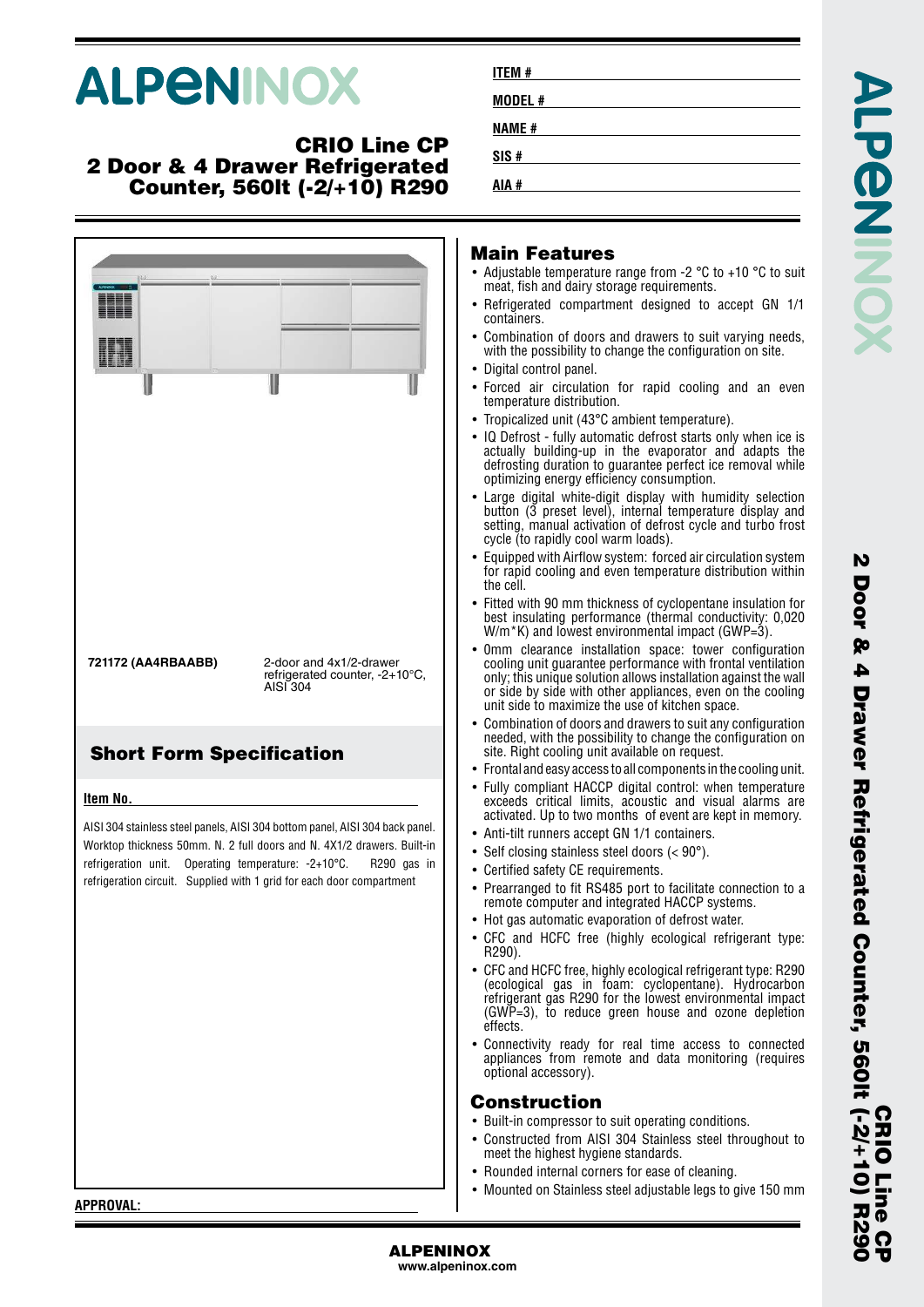## **ALPENINOX**

clearance for ease of cleaning.

- Access to all components from the front.
- • Developed and produced in ISO 9001 and ISO 14001 certified factory.
- Pre-arranged for drain-pipe.
- Extractable cooling unit to facilitate maintenance.
- Fault code display.
- Interior base with rounded corners, pressed from a single sheet.
- • Internal and external doors, front and side panels and removable worktop in AISI 304 Stainless steel.
- Worktop in AISI 304 Stainless steel with a 50 mm profile.
- Built-in refrigeration unit.
- Anti-drip profile on stainless steel worktop edge.
- Removable triple-chamber balloon magnetic gasket to improve insulation and reduce energy consumption and ease of cleaning.
- If needed, working top can be removed for easier handling during installation (in case of narrow doors).
- Mounted on stainless steel feet to give 150 mm (-5/+50 mm) clearance for ease of cleaning the floor.
- Ease of cleaning and high hygiene standards thanks to the rounded internal corners, the easily removable runners, grids and air conveyors.
- Internal structure with 15 charging positions (3 cm pitch) available to host GN 1/1 grids, ensuring higher net capacity and a greater storage space.
- IP21 protection index.
- Internal dimension of the drawers:
- -models with 2 1/2 drawers: 1st drawer (top drawer) 196x302x521 / 2nd drawer 198x302x521 (HxWxD) -models with 3 1/3 drawers: 1st and 2nd drawers (top and central
- drawer) 99x302x521 / 3rd drawers 103x302x521 (HxWxD) -models with 1/3+2/3 drawers: 1st drawer (top drawer) 99x302x521 / 2nd drawer 295x302x521 (HxWxD)

#### **Included Accessories**

• 2 of Kit 1/1GN gray rilsan grid and 2 side runners for refrigerated counters PNC 881109

### **Optional Accessories**

| • Kit integrated HACCP for digital<br>refrigerators (IR33)                                   | <b>PNC 880252</b> | ∍ |
|----------------------------------------------------------------------------------------------|-------------------|---|
| • 1/1GN gray rilsan grid for refrigerated<br>counters                                        | <b>PNC 881107</b> | ∩ |
| • 2 side runners for 1/1GN refrigerated<br>counters                                          | <b>PNC 881108</b> | ∩ |
| • Kit 1/1GN gray rilsan grid and 2 side<br>runners for refrigerated counters                 | PNC 881109        |   |
| • 1/1GN plastic container, h65mm                                                             | <b>PNC 881110</b> | ∩ |
| • 1/1GN plastic container, h100mm                                                            | PNC 881111        | ∩ |
| 1/1GN plastic container, h150mm<br>$\bullet$                                                 | <b>PNC 881112</b> | ❏ |
| • Worktop for refrigerated Crio Line CP and<br>SB counters - 4 compartments                  | PNC 881126        | ∩ |
| • Worktop and upstand for refrigerated Crio<br>Line CP and SB counters - 4 compartments      | PNC 881129        | □ |
| • 2-drawer kit refrigerated counters                                                         | <b>PNC 881179</b> | ❏ |
| • 3x1/3-drawer kit for refrigerated counters                                                 | PNC 881186        | ◻ |
| 1/3 and 2/3 bottle drawer kit for<br>$\bullet$<br>refrigerated counters                      | <b>PNC 881187</b> | ∩ |
| • Kit 5 wheels, h100mm (3 with brakes) for 4 PNC 881192<br>compartment refrigerated counters |                   | ∩ |
| • Kit 5 wheels, h150mm (2 with brakes) for 4 PNC 881194                                      |                   |   |

•• Kit 5 wheels, h150mm (2 with brakes) for 4 compartment refrigerated counters

 $\epsilon$ 

## **CRIO Line CP 2 Door & 4 Drawer Refrigerated Counter, 560lt (-2/+10) R290**

• Lock for refrigerator/freezer counters with 4 compartments - h650mm PNC 881247 ❑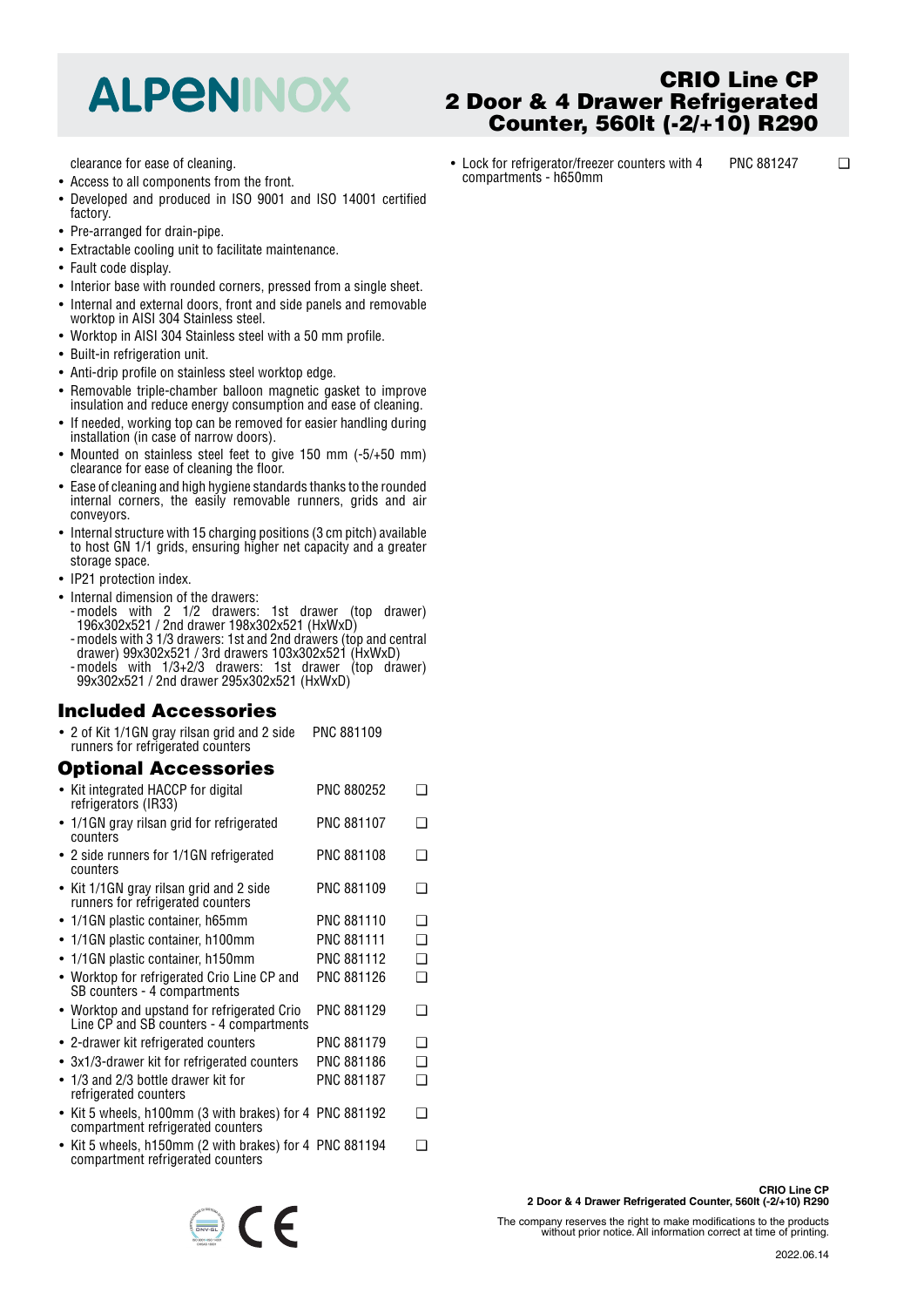# **ALPENINOX**





#### **EI** <sup>=</sup> Electrical inlet (power)

334 835 914 66 <sup>908</sup> <sup>487</sup> EI



## **CRIO Line CP 2 Door & 4 Drawer Refrigerated Counter, 560lt (-2/+10) R290**

## **Electric**

| Supply voltage:         |                       |
|-------------------------|-----------------------|
| 721172 (AA4RBAABB)      | 220-240 V/1 ph/50 Hz  |
| Electrical power max.:  | $0.27$ kW             |
| <b>Key Information:</b> |                       |
| <b>Net Volume:</b>      | 272.8 lt              |
| $N^{\circ}$ of doors:   |                       |
| Daar kingaar            | + ۱ مهربر + + + + + + |

| Door hinges:                                      | 1 Left+1 Right |
|---------------------------------------------------|----------------|
| <b>External dimensions, Width:</b>                | 2153 mm        |
| <b>External dimensions, Depth:</b>                | 700 mm         |
| <b>External dimensions, Depth with</b>            |                |
| <b>Doors Open:</b>                                | $1110$ mm      |
| <b>External dimensions, Height:</b>               | 850 mm         |
| Depth with doors open:                            | $1110$ mm      |
| <b>Built-in Compressor and Refrigeration Unit</b> |                |

## 50 13 **Refrigeration Data**

| <b>Control type:</b>                                      | Digital          |
|-----------------------------------------------------------|------------------|
| <b>Compressor power:</b>                                  | $0.25$ hp        |
| <b>Refrigerant type:</b>                                  | R <sub>290</sub> |
| <b>GWP Index:</b>                                         | 3                |
| <b>Refrigeration power:</b>                               | 358 W            |
| <b>Refrigeration power at</b><br>evaporation temperature: | -10 °C           |
| <b>Refrigerant weight:</b>                                | 65 a             |
| Min/Max internal humidity:                                | 40/85            |
| Operating temperature min.:                               | -2 °C            |
| Operating temperature max.:                               | 10 °C            |
| <b>Operating mode:</b>                                    | Ventilated       |
|                                                           |                  |

#### **Product Information (EU Regulation 2015/1094)**

| <b>Energy Class:</b>                    | C                       |
|-----------------------------------------|-------------------------|
| Yearly and daily energy<br>consumption: | 1000kWh/year - 3kWh/24h |
| Climate class:                          | Normal duty (cl.4)      |
| <b>Energy Efficiency Index (EEI):</b>   | 40.21                   |



The company reserves the right to make modifications to the products without prior notice. All information correct at time of printing.